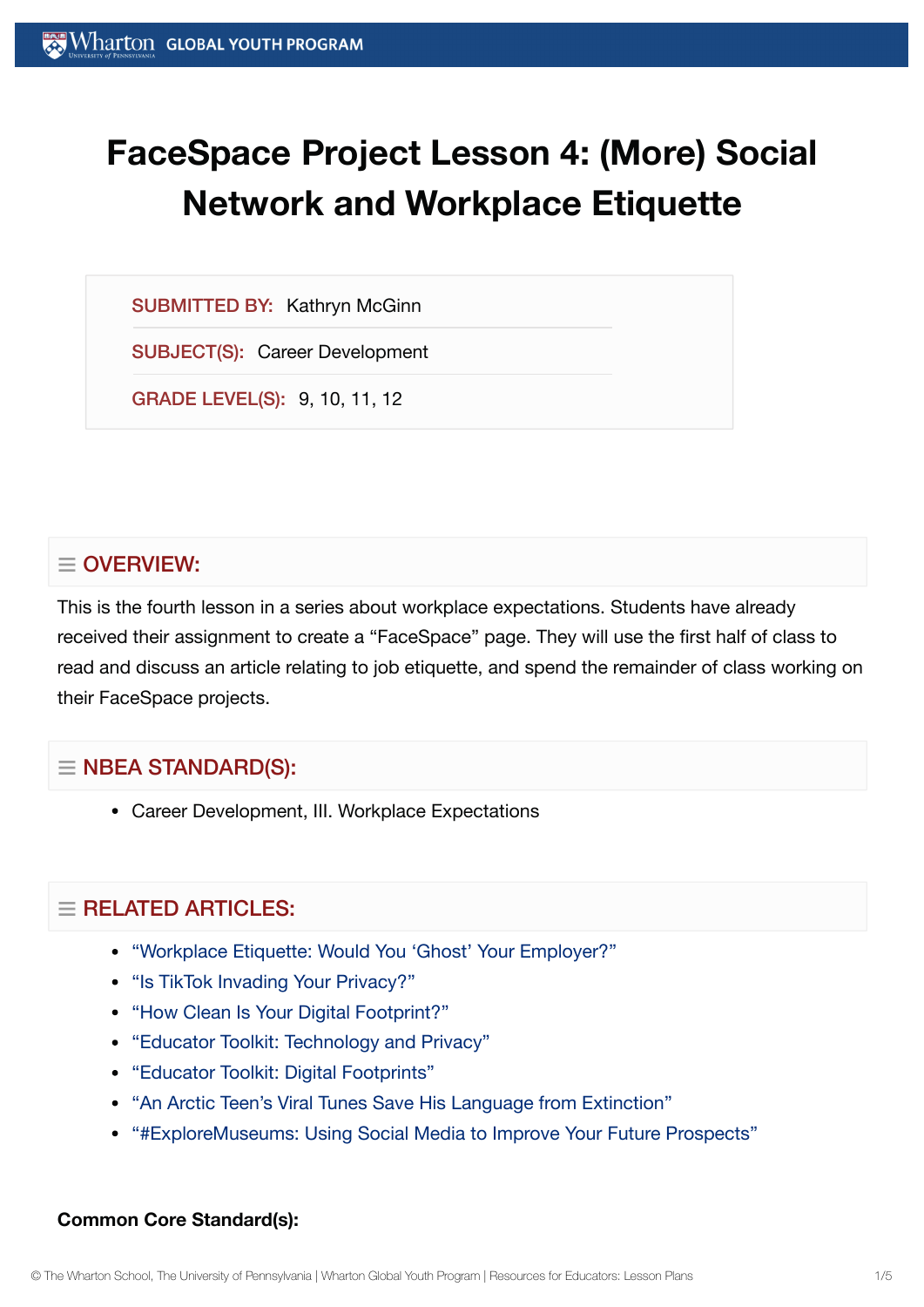# $\mathbb{R}$  Wharton Global Youth Program

- ELA CCR Writing 7: Conduct short as well as more sustained research projects based on focused questions, demonstrating an understanding of the subject under investigation.
- ELA CCR Writing 8: Gather relevant information from multiple print and digital sources, assess the credibility and accuracy of each source, and integrate the information while avoiding plagiarism.
- ELA CCR Reading 1: Read closely to determine what the text says explicitly and to make logical inferences from it; cite specific textual evidence when writing or speaking to support conclusions drawn from the text.
- ELA CCR Reading 10: Read and comprehend complex literary and informational texts independently and proficiently.
- ELA CCR Speaking and Listening 1: Prepare for and participate effectively in a range of conversations and collaborations with diverse partners, building on others' ideas and expressing their own clearly and persuasively.
- ELA CCR Speaking and Listening 5: Make strategic use of digital media and visual displays of data to express information and enhance the understanding of presentations.
- ELA CCR Speaking and Listening 6: Adapt speech to a variety of contexts and communication tasks, demonstrating a command of formal English when indicated or appropriate.

# **Objectives/Purposes:**

- Students will read/analyze the article to obtain relevant information.
- Students will discuss the do's and don'ts of workplace etiquette.
- Students will work constructively in groups.

# **Knowledge@Wharton Article:**

"To Marshall [Goldsmith:](http://knowledge.wharton.upenn.edu/article.cfm?articleid=1771) Thank You for Writing This Book (And We're Not Sucking Up)"

#### **Other Resources/Materials:**

- Newsprint
- Creating an Online Persona 2 [\(Handout](https://globalyouth.wharton.upenn.edu/wp-content/uploads/2012/01/Career-Development-22_handoutA.pdf) A)
- Extra copies of "FaceSpace" handout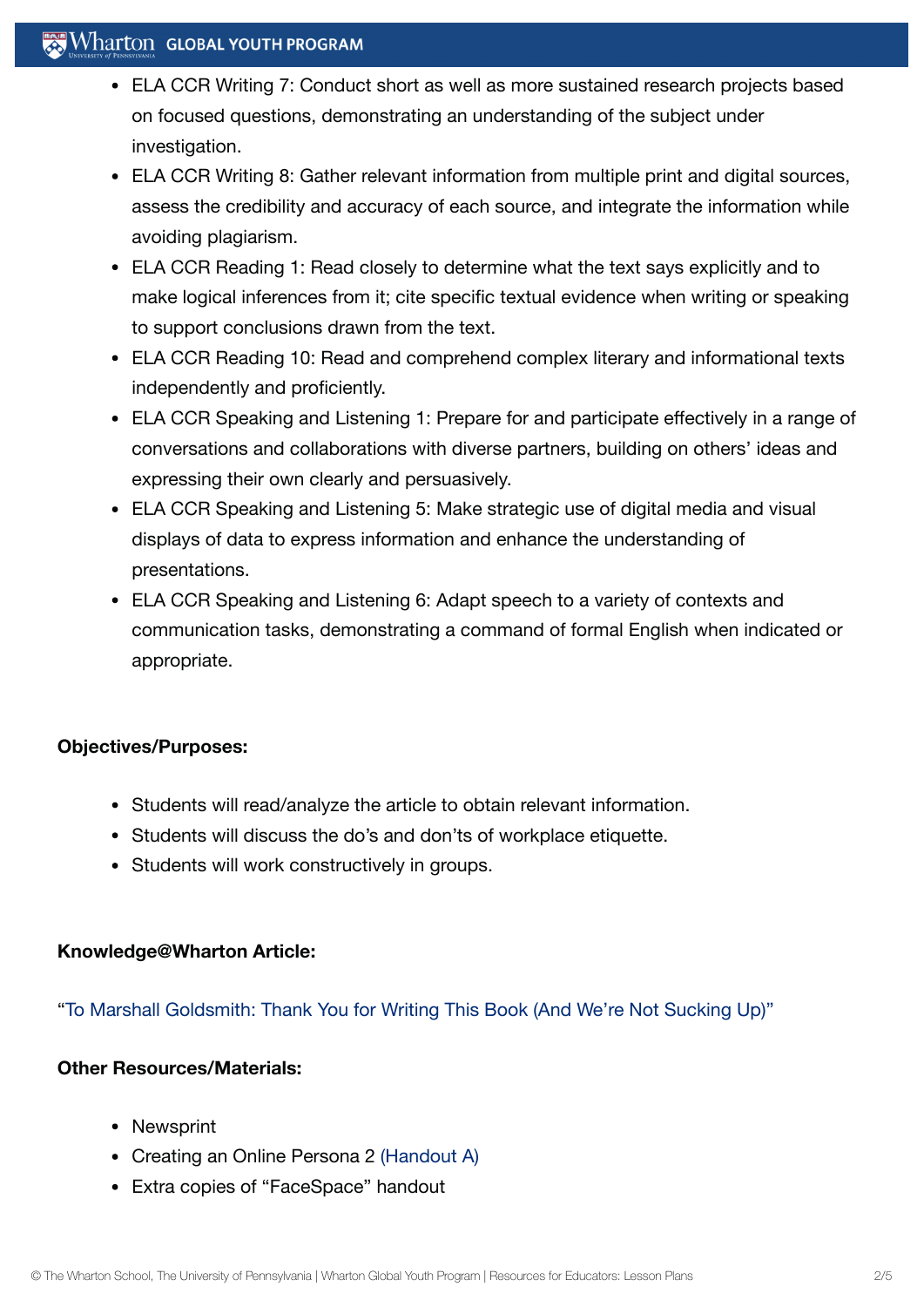Poster board, construction paper, glue, markers and any other materials necessary to create "FaceSpace" posters

# **Activities:**

- 1. Ask students what they think the phrase "workplace etiquette" means. Discuss the importance of being courteous and respectful in the workplace. Have students brainstorm a list of "rules of conduct" for the workplace. Keep track of the students' ideas on newsprint, so they can refer to these rules as they work on their posters. *(5 mins)*
- 2. Hand out copies of the Knowledge@Wharton article. As students read Marshall Goldsmith's list of 20 bad habits, tell them to make the following notations:

*Circle* the rule that you agree with the most.

*Put a star* next to the rule that surprises you the most.

*Underline* a rule that you have questions about.

When students have finished reading, make them share what they circled, starred and underlined, with a partner. Discuss as a class what stood out and what more they wanted to know about. Based on the article, what do students want to add to their list of workplace rules? Add new rules to the class list.

While responses to this article will undoubtedly vary, it is useful to discuss a few of Marshall's rules in depth. For example:

Rule 1: "Winning too much."

- Why isn't winning all the time a good thing?
- What does it mean to be "hypercompetitive"? Can you think of a time when either you or someone with whom you were working was hypercompetitive? What were the results?

Rule 5: "Starting with 'No,' 'But,' or 'However.'"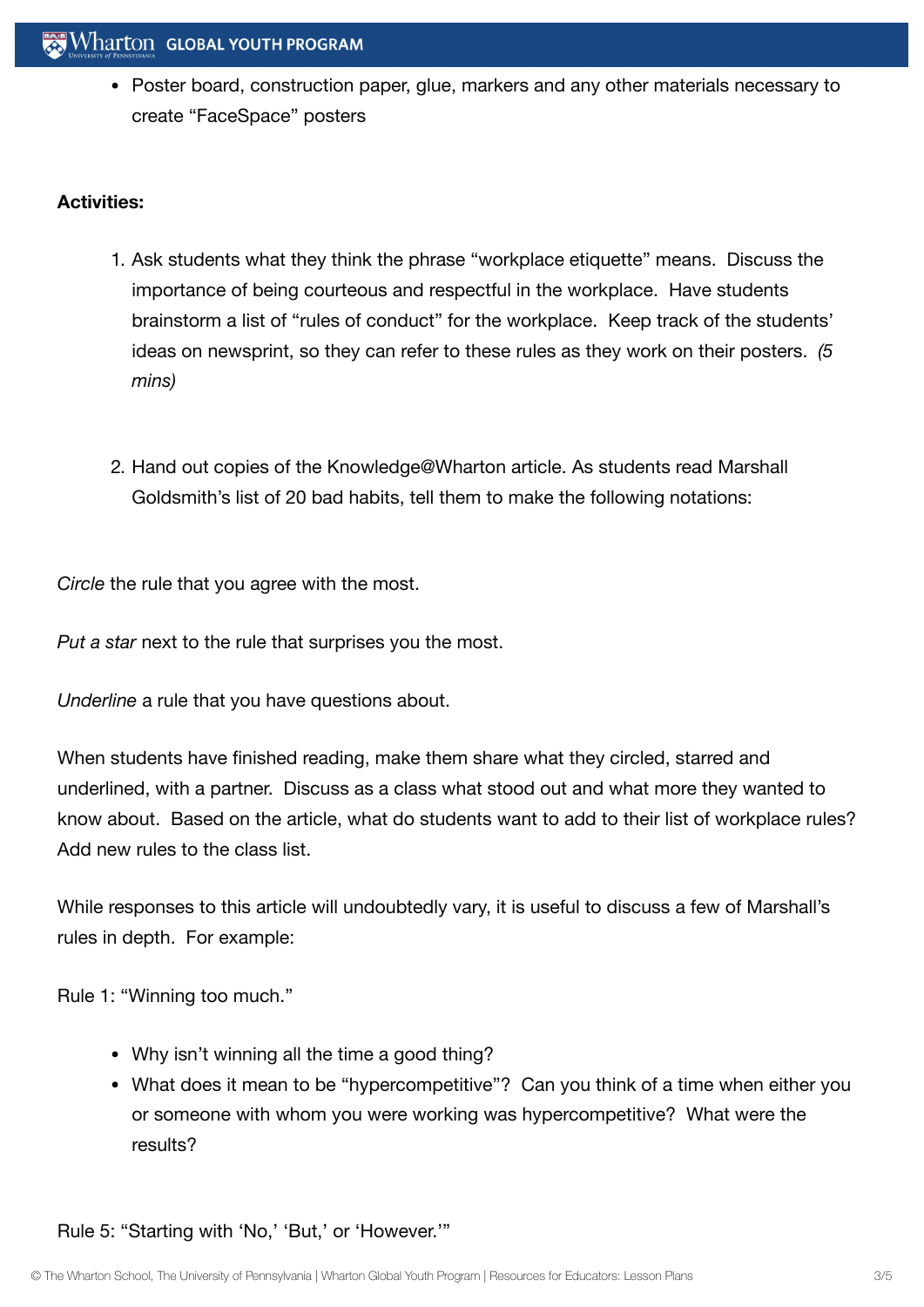- Why are these words harmful or off-putting?
- If you disagree with an individual, what are some better ways to address this situation?

Rule 12: "Making excuses."

- What are some examples of blunt ways we make excuses? What are some examples of subtle ways we make excuses?
- Why is it tempting to make excuses? How can taking responsibility for our actions be more productive in the long run?

Rule 15: "Refusing to Express Regret."

- How can admitting you are wrong actually help your relationships with your co-workers?
- Can you think of a time when someone either refused to say they were sorry or expressed regret? How did that individual's decision to apologize or not influence the situation?

# *(15 mins)*

- 3. Hand out Creating an Online Persona 2 and discuss the key points with students. Ask students if any of them have Blogs, LinkedIn, or Twitter accounts. How can students apply workplace etiquette rules to social networking sites? *(5 mins)*
- 4. Students may use the remainder of their time to work on their "FaceSpace" projects. Encourage students to incorporate what they have learned from today's reading into their posters. At this point, students should be close to finished, as they will be presenting their FaceSpace pages in class tomorrow. Check in with each group individually to see if they need help. *(15 mins)*

# **Tying It All Together:**

Save time at the end of class for final reflections. What do students think of all of these workplace rules? Do all workplaces have the same rules? When you're new at a workplace, what strategies can you use to learn the unwritten codes of conduct for your new environment? *(5 mins)*